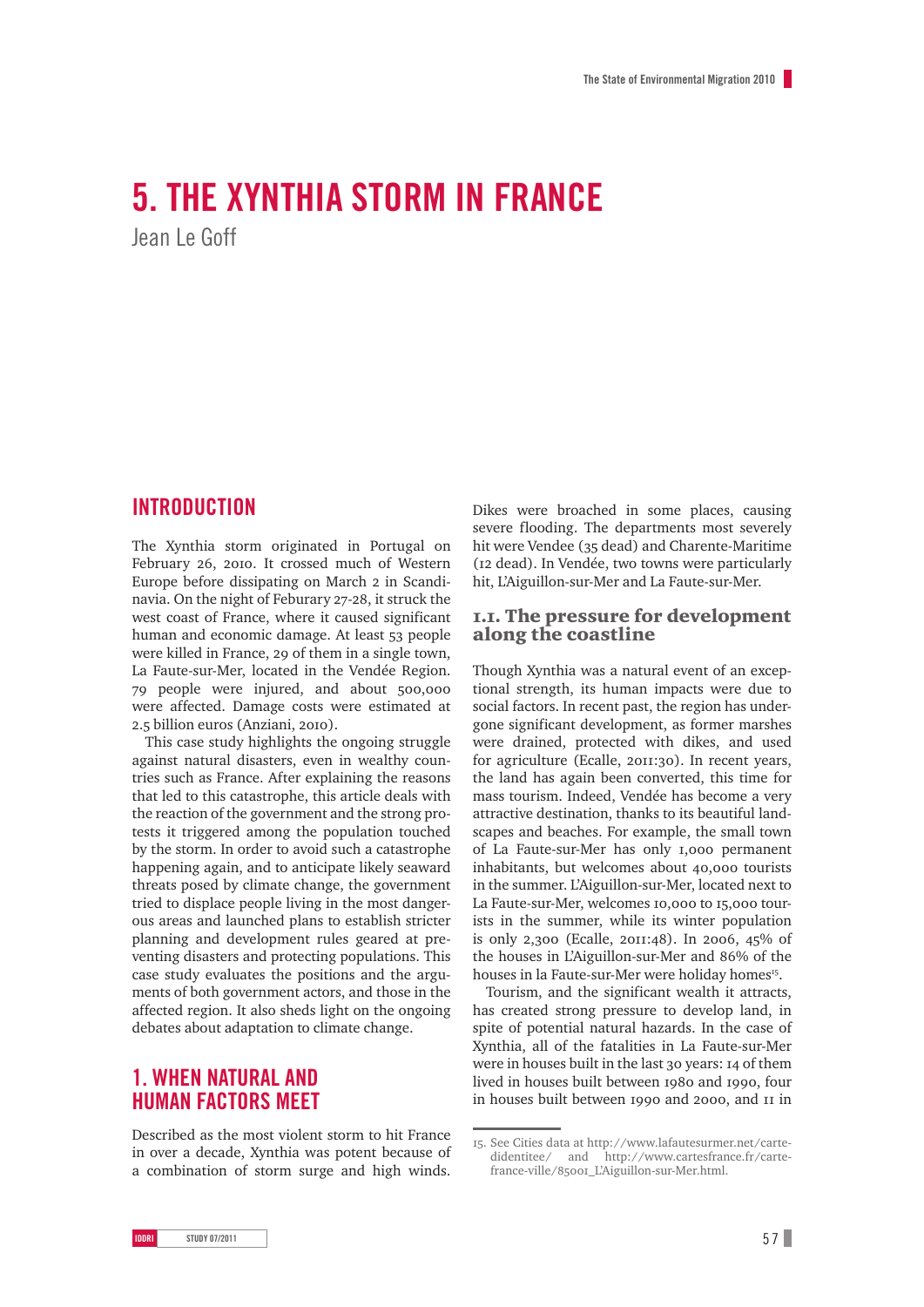houses built between 2000 and 2010 (Vinet, Defossez & Leclere, 2011). Much of the damage occurred in areas supposedly "protected" by the dikes. However, these structures were built for agriculture, not homes: among the 9,000 km of dikes in France, it is estimated that 1,350 km were meant for agricultural land but are currently being used to protect residential areas (*Presse Ocean,* 2010a). For example, in La Faute-sur-Mer, the Côte de Lumiere camping area was located in a hazardous low-elevation zone, and was completely destroyed during the storm. Only the fact that the camp was closed for the winter prevented mass fatalities.

#### 1.2. A predictable (and predicted) catastrophe

The story of the Côte de Lumiere Campsite illustrates perfectly how development in the Vendee region took place in a highly unplanned manner. The site was considered to be dangerous, and the camping facilities were built illegally. The government attempted to close it but was opposed by the mayor of La Faute-sur-Mer, René Marratier. In 2002, he organized a protest gathering of 1,000 people. Their main argument was that the campsite was essential for the town's economy. Because local authorities had a vested interest in developing tourist infrastructure, they were reluctant to impede development. Thus, the government failed in its preventive efforts.

In La Faute-sur-Mer, a disaster prevention plan had been in development for nearly ten years, and still had not been formally adopted at the time of the storm. In 2001, the French government had asked La Faute-sur-Mer, and a few other coastal towns, to adopt disaster prevention plans. The mayor did not respond, and in 2007, a prefect attempted to force adoption of his own plan. Though it was not very strict, the prefect's plan still triggered strong opposition. In November 2009, three months before Xynthia, the town council of La Faute-sur-Mer again postponed adoption of the disaster prevention plan, arguing that there had been « no constructive dialogue » with the state (Ecalle, 2011:62). Similar scenes played out in other coastal towns, where disaster prevention was viewed as a drag on economic development.

After Xynthia, it was now clear that such a lax attitude was a mistake. Indeed, the risks were known: in La Faute-sur-Mer, studies pointing to the risk of flooding were made public in 2007 (*Info ExpoProtection,* 2010), and a report from the local public works administration was made public in 2008. This report states, « The conjunction of two phenomena, a rise in the water level of the Lay Estuary [separating L'Aiguillon-sur-Mer and La Faute-sur-Mer] and a rise in sea level, could have a very strong impact on densely developed areas behind an aging set of dikes » (Raison, 2008:287).

Who is responsible for these errors? The French Senate asserted that responsibilities were shared, since both local and national authorities could refuse to issue construction permits (Anziani, 2010:26). Soon after the storm, an association was created to defend the victims of the storm in La Faute-sur-Mer and the surroundings, the Avif (in French: Association pour la défense des victimes de La Faute-sur-Mer et des environs) The association filed a sealed complain against persons unknown to the public at the time of this article's publication. Three local authorities from La Fautesur-Mer (including the mayor, René Marratier) and a state civil servant have so far been put under investigation for "involuntary homicide", and "endangerment"<sup>16</sup>. Legally, the main objective of the investigation is to determine who was responsible for the issuance of construction permits for two housing developments in La Faute-sur-Mer, "Les Doris" and "Les Voiliers."

After Xynthia, the consensus was that housing regulations and prevention measures needed beefing up. However, the investigations were only the first part of the saga between the government and the victims of the storm. Days after the storm had passed, the government announced that some houses wouldn't be rebuilt, and that the people living in the most dangerous areas would be displaced to homes on safer ground, with compensation. But when the prefect of Vendée, Jean-Jacques Brot, announced the terms of compensation, he elicited a massive protest among locals unhappy with the terms offered.

## **2. The state, the displaced, and the controversy over "black areas"**

2.1. A quick and generous reaction?

The strategy of the French government after Xynthia was to act fast. The first reaction, a few days after the catastrophe, was to issue a state of emergency for the four most-affected departments (Charente-Maritime, Deux-Sèvres, Vendée, Viennes), allowing the victims to be compensated

<sup>16.</sup> In French : "homicide involontaire" and "mise en danger de la vie d'autrui"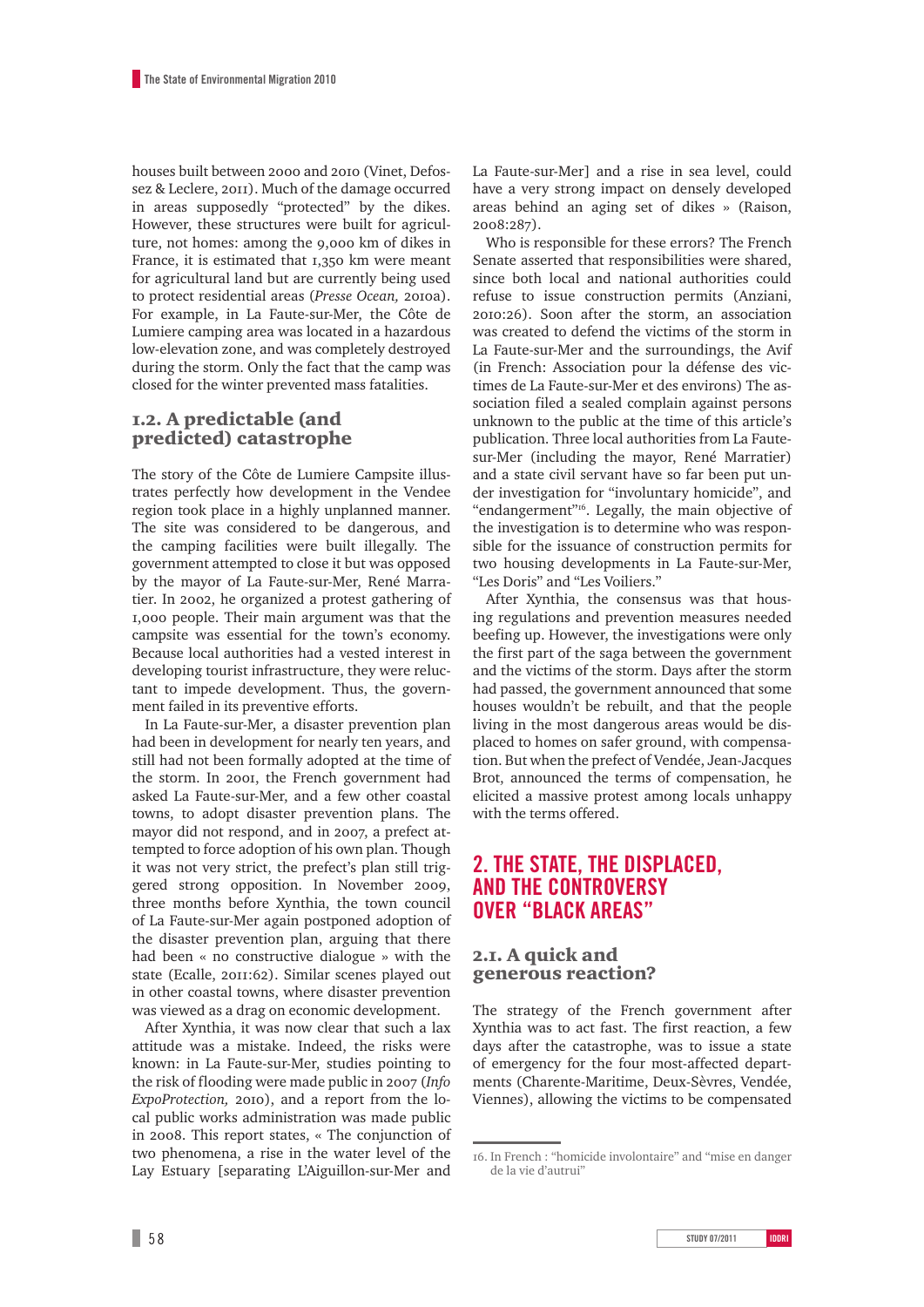for storm damage<sup>17</sup>. On March 16, President Nicolas Sarkozy announced in a speech that « no one would be permitted to return to live in areas where there is a risk of death." (Sarkozy, 2010). On March 18, the prefects of Vendée and Charente-Maritime were asked to demarcate "areas of extreme danger"; their findings were made public April 8. These areas, now called "black areas", included 1,501 houses. On April 13, Prime Minister François Fillon argued that priority should be given to those who desired to relocate away from dangerous areas. He claimed that, "if we had gone by normal procedures, residents would have spent many months in temporary housing, not knowing where they would live or how to go about repairing their houses." (Fillon, 2010).

Having one's house within a demarcated "black area" carried a double significance, one good and one bad. On the good side, owners who consented to sell their houses to the state were offered highly advantageous conditions: "an unprecedented measure for our country", Fillon called it (Fillon, 2010). Though compensation was based on market value before the storm, the payments were regulated by the Major Natural Disaster Prevention Fund, also known as the Barnier Fund. Created in 1995, the fund had a cap on payments at 60,000 euros per house, but this cap was raised suddenly in May 2010 to 240,000 euros per house—a major windfall for owners who sold voluntarily (Roux-Goeken, 2010). Such voluntary sales were well-received, and are likely to be re-enacted by the French government after future emergencies. On the other hand, for those who did not sell voluntarily, the "black area" meant a forced expropriation of one's property by the state (Presse Ocean, 2010b). Unsurprisingly, it was such cases that engendered a protest movement from dissatisfied owners who refused to leave voluntarily.

#### 2.2. Hasty demarcation of the "black areas" and poor communication lead to protest

"The state announced the black areas as areas of massive destruction", explains Renaud Pinoit the vice-president of the Avif (the association of victims of La Faute-sur-Mer)<sup>18</sup>. The lawyer Hervé Cassara, from the Huglo-Lepage firm (which represents Avif), described the forced expropriation of land as "a second crushing blow to the heads" of the disaster-stricken homeowners along the coast.<sup>19</sup> Demonstrations emerged, with protesters carrying signs saying "spared by Xynthia, hit by the state" and "leave us our houses, we have other solutions". Boyardville, a town in Charente-Maritime, even "seceded" from the state, creating the "Free State of Boyard" by a vote of 288-11. Vote organizers declared that "the state doesn't respect our liberty to live in a place where there is no danger."

The protest movement was triggered by three factors. First, the decision-making by prefects was so rapid that data assessment was incomplete and field work was precluded, so some decisions were taken on the basis of estimates rather than hard data. Second, the government and the prefects used a brusque and sometimes incoherent communication strategy. Third, the unusual procedures of assigning "black areas" elicited public confusion.

 The demarcation of black areas was executed with tremendous speed. Three days after they received orders from the government, the prefects had proposed initial maps to the Ministries of Ecology, Energy, Sustainable Development, and Maritime Affairs. Though these ministries offered comments and feedback, 90% of the initial maps remained unchanged (Anziani, 2010:34). When these maps were made public, disaster victims reacted with surprise and discontent. "In the initial black areas, there were some houses that had not suffered any damage, there were even houses two of three meters above sea level," explains Renaud Pinoit<sup>20</sup>.

On April 15, Corine Lepage, a lawyer for Avif, sent a request to the administrative court of Nantes, asking for the documents and assessments on the basis of which the black areas were demarcated. The request was accepted by the court, which ordered the prefect of Vendée to release these documents on April 29. $21$  On May 14, the prefect responded by releasing eight pages of documents—far less than had been requested by Avif. Despite their limited scope, the court accepted the documents as sufficient on May 27. Cassara, Avif's lawyer, argues that this release of documents proves that, contrary to the government's claims, "there were no [comprehensive] assessments" prior to the drawing of "black areas."<sup>22</sup> In this part of the controversy, Vendee was a special case, as the

<sup>17.</sup> Without this text, insurance companies only cover wind and rain damages, not flood damages, much more important.

<sup>18.</sup> Interview with Renaud Pinoit, vice-president of the Avif, conducted on August 2nd 2011.

<sup>19.</sup> Interview with Hervé Cassara, lawyer of the cabinet Huglo-Lepage defending the Avif, conducted on July 26<sup>th</sup> 2011.

<sup>20.</sup>Interview with Renaud Pinoit, vice-president of the Avif, conducted on August 2<sup>nd</sup> 2011.

<sup>21.</sup> Tribunal Administratif de Nantes, ordonnance du 29 avril 2010 relative au référé n°1002332.

<sup>22.</sup> Interview with Hervé Cassara conducted on July 26<sup>th</sup> 2011.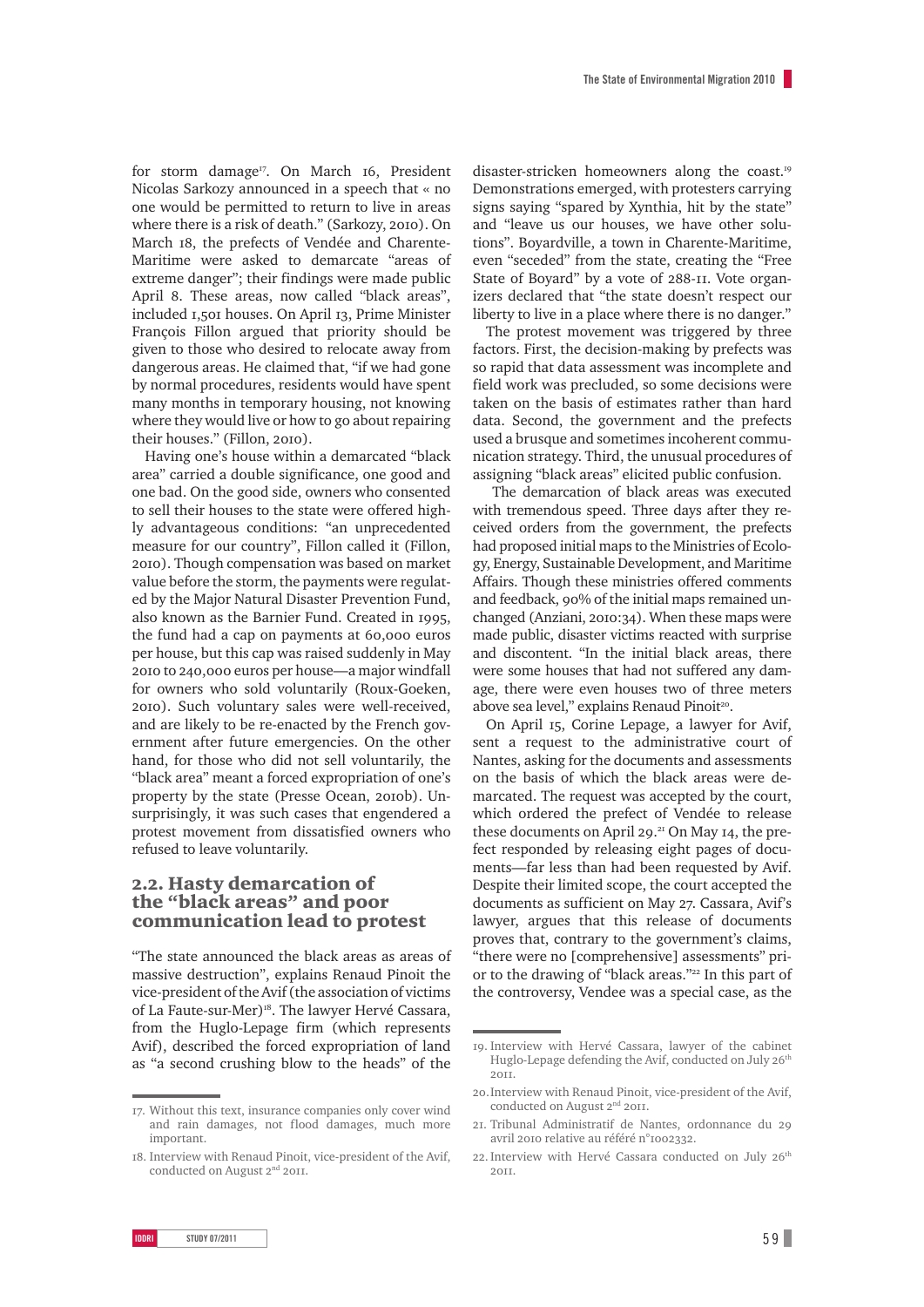French Senate reported that experts contributed more than 5,000 work hours to complete assessments in Charente-Maritime before "black areas" were designated (Anziani, 2010:34).

The Xynthia case also highlights the problems of a poor communications strategy. Initially, the prefect of Vendée, Jean-Jacques Brot, emphasized the danger of living in these areas and the necessity of displacing residents. It was not until April 15 that the government tried to adjust its message. It changed the terminology, from "black area" to "solidarity area", and stressed the generous terms of compensation offered. Though it initially claimed that no modifications would be made to "black areas", it later relented: 184 houses were removed from the "black area" designation on September 20 (though 11 previously unlisted houses were also given the designation.) "There is no doubt whatsoever that the confusion in public communications was an aggravating factor in the vigorous reaction from the affected population," the French Senate noted in its report (Anziani, 2010:35).

Lastly, the legally vague status of the "black areas" further aroused public discontent. Cassara notes that the black areas are "a legal UFO…with no legal basis, it is neither in the urban planning code, nor environmental codes, nor property expropriation codes." It was created to move faster, to show that something was being done". He and his colleagues with Avif argue that normal legal procedures for expropriation should have been followed. Indeed, when Avif went to course in January 2011, the court ruled that judgment was impossible since the black areas "had no legal base"—leaving the homeowners in the midst of a "catch-22" situation.

#### 2.3. Extent of the discontent

For some people, the opportunity to sell their house to the state was met with relief. In La Fautesur-Mer, "in [the most dangerous] half of the black area, everybody was happy to sell their house"<sup>23</sup>, says Renaud Pinoit. Pinoit further argues that those who lived through the storm wanted to leave as soon as possible, while those who lived permanently elsewhere "could not imagine being in any danger, even with two meters of water flooding their houses."24

In the end, many people sold voluntarily. By February 1, 2011, 1,113 of 1,574 homeowners in "black areas" had agreed to sell, and 794 of them had already been sold (at a cost of more than 200 million Euros) (Ministry of Ecology, 2011a). Conversely, only 103 houses (79 in Vendee and 24 in Charente-Maritime) had been expropriated.

# **3. The future of development along the coast line**

The damage caused by Xynthia led the French Senate to observe that "the risk of sea level rise and coastal flooding has, up to now, largely been ignored in laws and regulations, as well as in population protection measures enacted at the local level" (Anziani, 2010:89). In February 2011, the government enacted a "Plan Against Rapid Coastal Flooding" (Ministry of Ecology, 2011a). This plan is meant to set forth a five-year "roadmap" for national and local planning on the issue. This new effort, along with the review of existing flooding risk reduction plans in La Faute-sur-Mer and L'Aiguillon-sur-Mer, has triggered a new debate: should the emphasis be put on the control of development in areas exposed to natural risks, or should these areas be better protected by dikes?

#### 3.1. The Plan against Rapid Coastal Flooding: a priority given to the control of development

Even if Xynthia showed how dangerous some areas can be, "Xynthia has not tarnished the dream of a house next to the sea" (Kerjouan, 2011). Insee, the French national statistics institute, projects that the population of Vendée could add 240,000 people within 30 years, bringing the total population close to one million (Insee, 2010). The Plan proposes axes for action to reduce vulnerability in the face of such demographic pressure. Two axes are geared at improving knowledge, monitoring, and alert systems, as well as public awareness of natural hazards. The other two are meant to control development and improve physical protection infrastructure.

Xynthia exposed the fact that tools meant to control development in dangerous areas have not been fully used. Natural Disaster Prevention Plans (of which Flooding Risk Prevention Plans are a part) are designed by national government authorities, in concert with local authorities, and are approved by city councils. Such plans delineate three types of areas: "green" (suitable for construction), "blue" (construction suitable under certain conditions), and "red" (construction not suitable). Yet at the time of the storm, only 46 of 864 communes exposed to the risk coastal submersion in France had approved flooding prevention plans; another 71 had been asked to adopt a plan but had yet to do

<sup>23.</sup> Interview with Renaud Pinoit conducted on August, 2<sup>nd</sup> 2011

<sup>24.</sup>Ibid.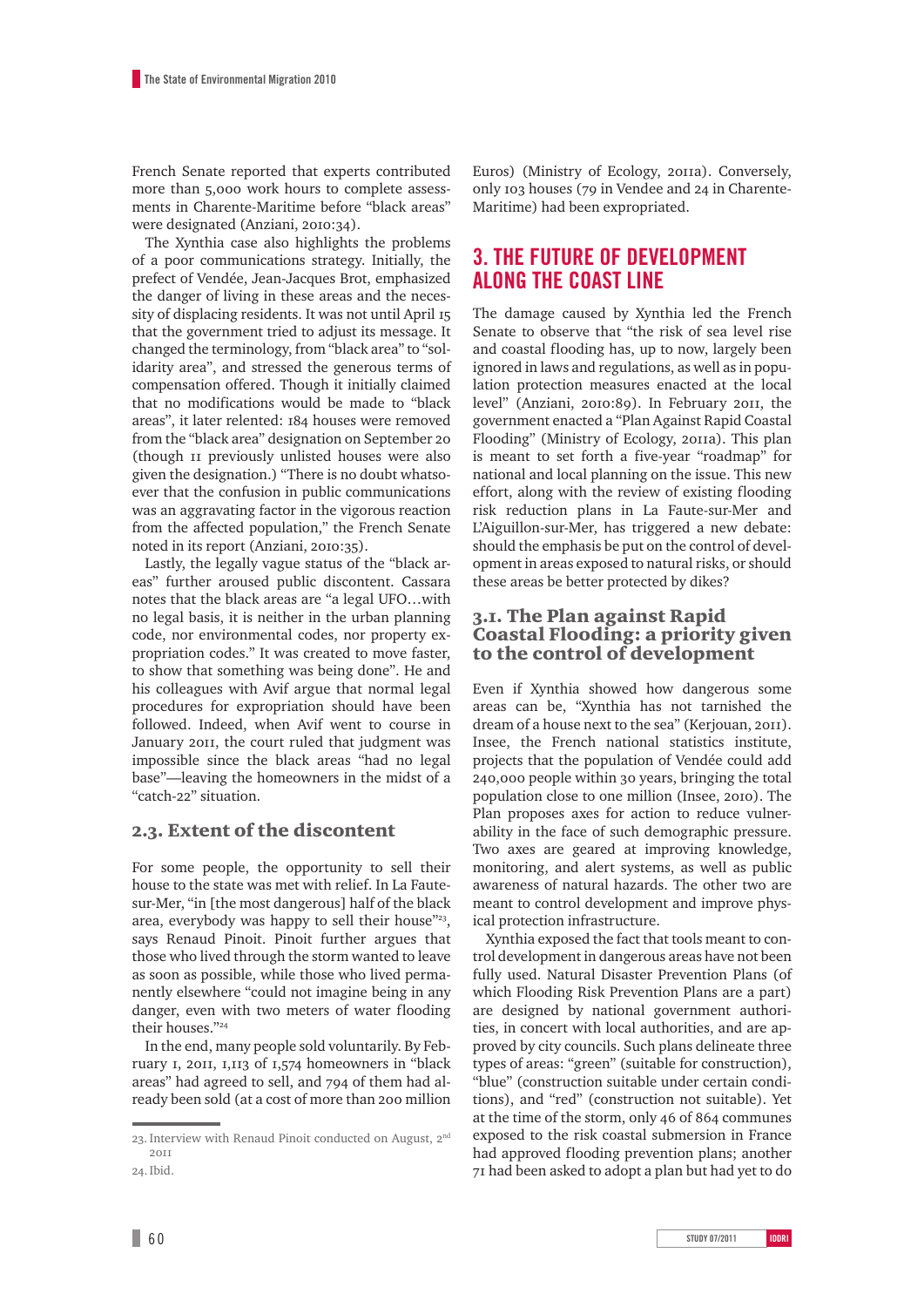so (Anziani, 2010:23). A key measure of the Plan Against Rapid Coastal Flooding is to accelerate adoption of new Flooding Risk Prevention Plans<sup>25</sup>, and to revise some existing ones. At the time of the storm, 21 coastal towns in Charente-Maritime had approved a risk prevention plan, but none in Vendée. The new national Plan calls for 62 new plans to be adopted in Charente-Maritime (and 19 to be revised), while also calling on 17 plans to be adopted in Vendée (Ministry of Ecology, 2011a).

With regard to dikes, the first action taken was to repair 120 km of dikes in Charente-Maritime and 80 km of dikes in Vendée damaged by the storm (Ministry of Ecology, 2011a). The new Plan Against Rapid Coastal Flooding also establishes a roadmap for improving existing dikes. This is more complex than it may seem, as 3,000 km of the 8,000 km of dikes in France are "orphan dikes", without identified owners (Ministry of Ecology, 2011b:30). Dike rehabilitation is expected to begin at the earliest by the end of 2011.

The twin goals of development control and dike construction highlight a tension in priorities. For example, in a speech on March 16, 2010, President Sarkozy noted that "in high flooding risk areas, it will not be possible to build houses behind dikes anymore. Indeed, sooner or later, no matter how high or solid, these dikes will be submerged" (Sarkozy, 2010). The Plan against Rapid Coastal Flooding adopts the same position, stating that "any work likely to be put in charge, even in exceptional cases, can be considered safe" and thus, "new dikes will not be used to open new areas for development." ((Ministry of Ecology, 2011b:17). Thus, the official state position is that dikes should be the protection tool of last resort (Ministry of Ecology, 2011b:17).

#### 3.2. Diverse positions among the disaster victims

The land use planning discussions in the wake of Xynthia inspired great debate in the coastal communities affected by the storm. In August 2010, a new Flooding Risk Prevention Plan was made public for La Faute-sur-Mer and L'Aiguillon-sur-Mer. Public consultations lasted through the end of 2010, and a second round of consultations are still underway. Meanwhile, groups that had mobilized in the wake of the storm (including "L'Avenir ensemble" in L'Aiguillon-sur-Mer and the "Association pour la défense des propriétaires fautais" in la Faute-sur-Mer) organized September demonstrations that drew 700 people. These groups protested against the Flood Risk Prevention Plans on the basis of their negative economic impacts. Indeed, they took a far more radical view than Avif, which does not endorse unrestricted development in new parts of the coast.26

Pinoit, of Avif, notes that the new rules are being "tested" in Xynthia-affected communities: "The Risk Prevention Plan in La Faute-sur-Mer and L'Aiguillon-sur-Mer is likely to influence the other Risk Prevention Plans adopted elsewhere in France, which will cover five million people nationwide." With the coming presidential election (April-May 2012), Pinoit feels that the government ministries are in no hurry to move quickly this time.

Moreover, Avif considers dike repair a top priority. "Before establishing risk prevention plans, we should make sure the existing protections are up-to-date. Let's first protect what is built, and then adapt the houses and set rules for development…people died in houses with a second floor too", says Pinoit. And while some feel there is time before the next storm, Pinoit notes that La Fautesur-Mer suffered two floods in the space of four months in 1940-1941.

### **Conclusion**

The Xynthia storm highlighted significant gaps in the French system of flood control and population protection in coastal areas. In addition, the response of the government, the protests of the victims, and the attempts to address coastal development policy add complexity and intrigue to this case. From outside, one might be tempted to dismiss the protest movement. Indeed, the compensation provided by the state was very favorable to disaster victims. However, this essay tries to highlight a different view. The controversy over "black areas" was due more to the form than the content. The lack of assessment and the poor communication strategy from the government was more problematic than the idea of displacing people from dangerous areas. These problems imply that the government significantly underestimated the psychological sensitivities of the migration/displacement process.

This is not to say that people may justifiably live wherever they choose, even in areas of mortal danger. But it is to say that precautions should be taken when displacement is necessary. Moreover, there are reasonable disagreements about how far development control policies should go. While the central government is more in favor of restricting

<sup>25.</sup> « Plan de Prévention des Risques d'Inondation » (PPRI) in French

<sup>26.</sup>Interview with Renaud Pinoit conducted on August,  $2<sup>nd</sup>$  2011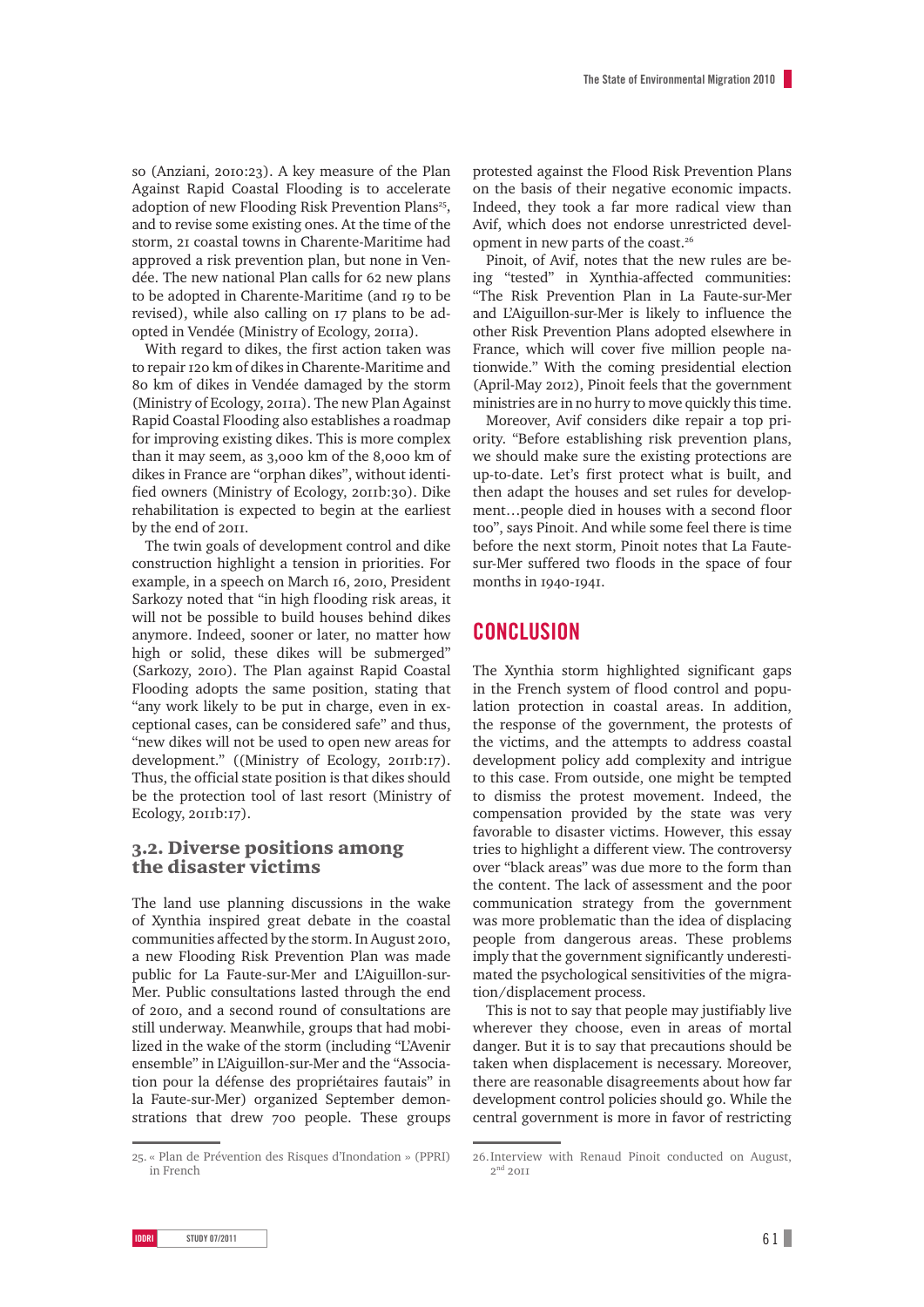coastal development, local authorities and civil society groups prioritize protection through the system of coastal dikes.

Xynthia is likely to be an important precedent for future crisis management. Yet key questions remain unanswered: how to go about moving people from their homes, how to pay for the expensive process of compensating displacees, and how to balance development and planning policy with the construction and maintenance of physical protective infrastructure. Future generations of French policymakers will have to continue to work through these difficult issues in the years and decades to come. ❚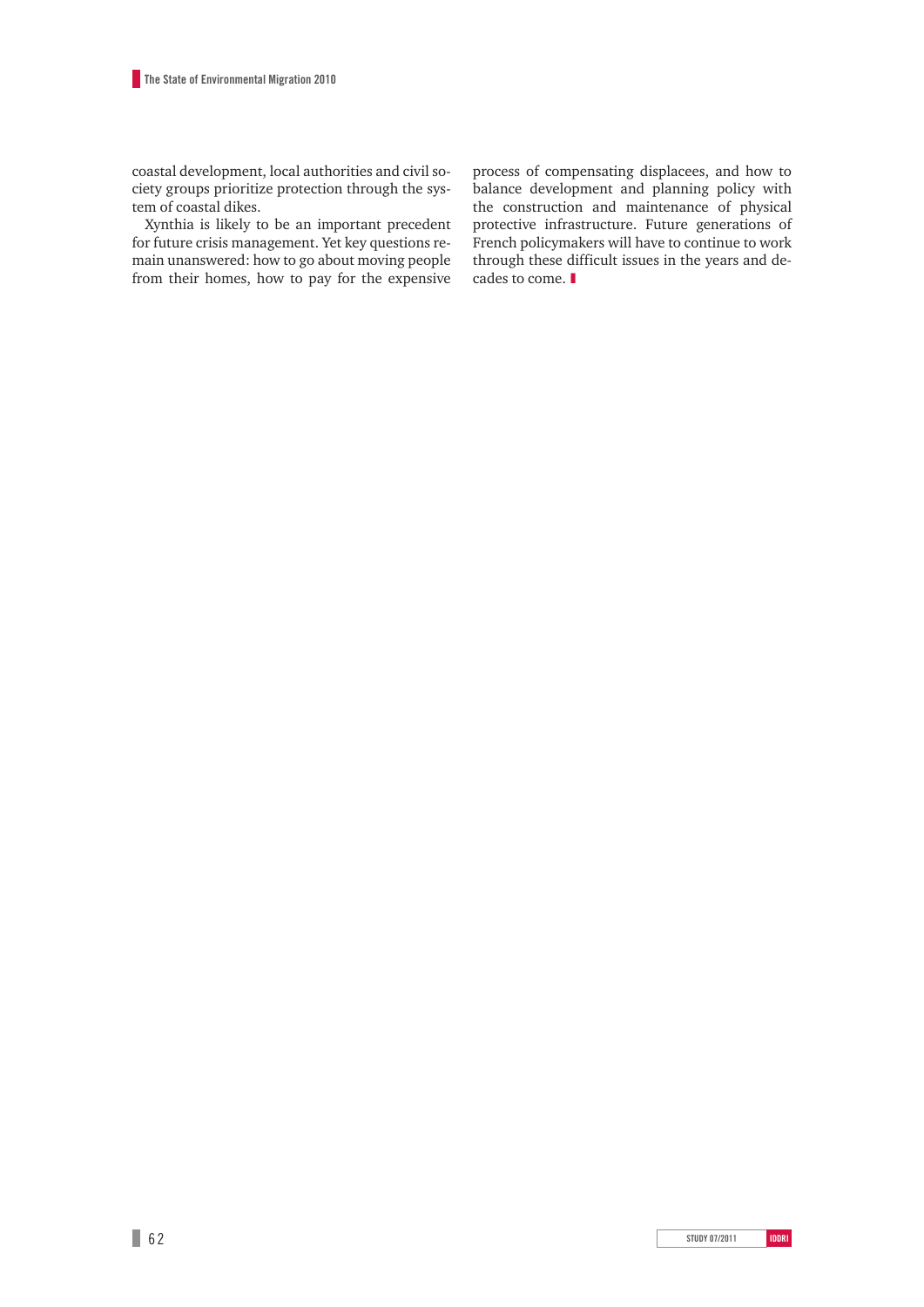### **BIBLIOGRAPHY**

Anziani A. (2010), « Rapport d'information fait au nom de la mission commune d'information sur les conséquences de la tempête Xynthia- Rapport d'étape », Sénat - Mission Commune d'information sur les conséquences de la tempête Xynthia, June 10th 2010

Ecalle F. (2011), *Xynthia : l'enquête. Tous coupables ?*, Editions Les Chantuseries, Février 2011.

Fillon F. (2010), "Déclaration du Premier ministre à la presse: Tempête Xynthia : F.Fillon veut une prise en charge individuelle », April 13th 2010, available at: http://www. blog-fillon.com/article-tempete-xynthia-f-fillon-veut-uneprise-en-charge-individuelle-48552765.html

Info Expoprotection (2010) « Tempête Xynthia : qui savait ? Qui est responsable ? », March 12th 2010, available at: http://www.info.expoprotection.com/site/FR/Tempete\_ Xynthia\_\_qui\_savait\_\_Qui\_est\_responsable,I1311,Zoom-f8 d1399abb35d0ca72c0ddbaee68faa7.htm>

Institut National de la Statistique et des Etudes Economiques (Insee) (2010), Informations statistiques n°388, December 2010.

Kerjouan M. (2011), "Xynthia n'a pas terni le rêve d'une maison à la mer", *Ouest France,* 25 février 2011

Ministry of Ecology, Sustainable Development, Transport and Housing (2011a), « Dossier de presse. Xynthia, un an après : des actions fortes pour prévenir les inondations », 17 février 2011.

Ministry of Ecology, Sustainable Development, Transport and Housing (2011b), « Plan Submersions Rapides », available at http://www.developpement-durable.gouv.fr/ IMG/pdf/Le\_plan\_submersion\_rapide.pdf

Sarkozy N. (2010), "Discours devant les acteurs de la chaîne de secours et de solidarité", prononcé le mardi 16 mars 2010, La Roche sur Yon

La Roche-sur-Yon, March 16th 2010, available at : http:// www.elysee.fr/president/les-actualites/discours/2010/ discours-devant-les-acteurs-de-la-chaine-de.8148.html

Presse Océan (2010a), « 450 km de digue posent problème », March 8<sup>th</sup> 2010.

Presse Océan (2010b), « L'Etat rasera coûte que coûte; Xynthia. Le Premier ministre justifie le choix de l'Etat », April 14th 2010.

Raison S. (2008), « Le classement des digues littorales au titre de la sécurité civile : un exemple de mise en oeuvre en Vendée », in Xèmes Journées Nationales Génie Côtier – Génie Civil, 14-16 octobre 2008, Sophia Antipolis. available at <http://www.paralia.fr/jngcgc/10\_27\_raison.pdf>

Roux-Goeken V. (2010), « Après-Xynthia : le plafond du fonds Barnier relevé à 240.00 euros », Actu-Environnement, May 17th 2010, available at <http:// www.actu-environnement.com/ae/news/plafonds-fondsbarnier-releve-apres-xynthia-10229.php4>

Vinet F., Defossez S. & Leclere J-R (2011), « Comment se construit une catastrophe », in *Place Publique Hors-série : Xynthia, une tragédie prévisible*, February 2011.